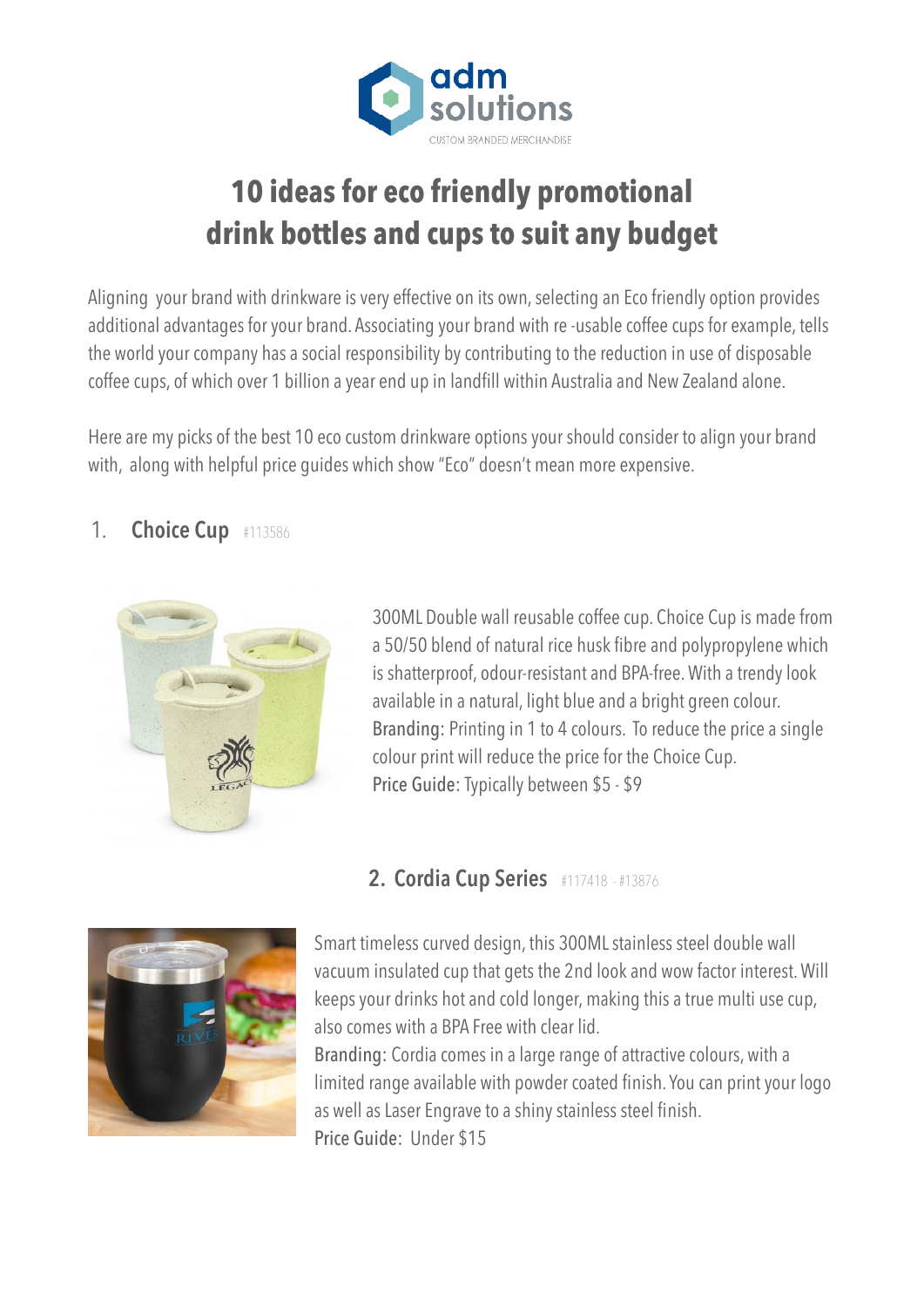## **3. Metro Cup Bamboo** #116266



Blend of bamboo and BPA-Free melamine (50/50). The smooth finish closely resembles traditional plastic appearance. Comes in a large range of trendy silicone band colours with matching silicone lid and band.

Branding: Printing or De-Boss on Silicon Banding Price Guide: Under \$15

## **4. Natura Cup Range** #116348



Rice Husk fibre and BPA-Free polypropylene. Options include 340ML double wall & single wall 350/480ML. Uniquely natural look compared with regular plastic, match your company colours with a decorative silicone banding and a secure screw on lid with a splash proof flip closure.

Branding: Print or De-boss on the Silicon banding, mix and match banding and lid colours. Price Guide: Under \$15

#### **5. Natura Wheat Straw Coffee Mug #117268**



Unique and cost effective 350ml round coffee mug - made from 50/50 blend of natural wheat straw fibre and BPA Free polypropylene. Microwave safe for up to 2 minutes, this is a very different looking coffee mug. Branding: Print in 1 to 4 colours. Price Guide: A price buster at between \$3 to \$5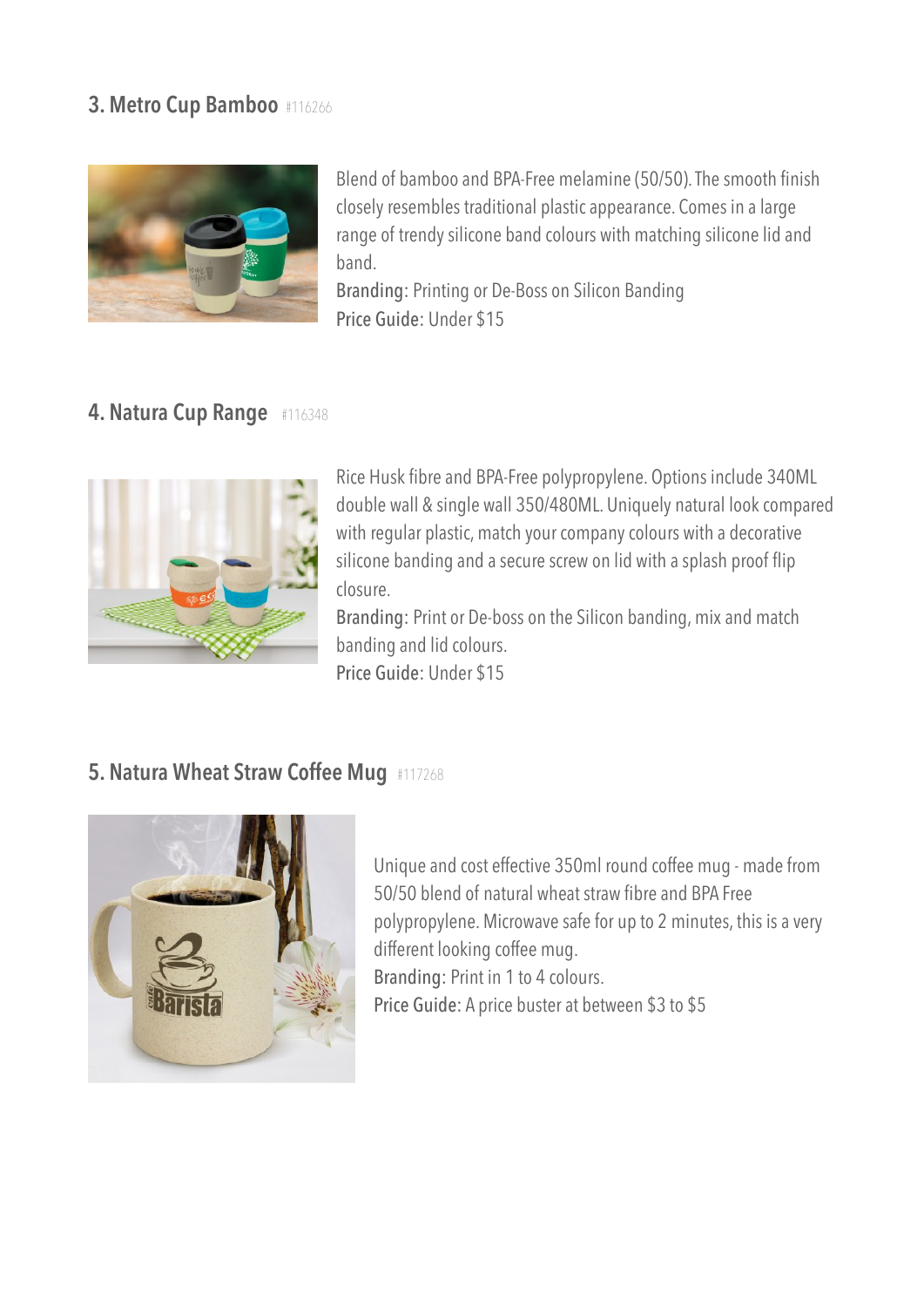#### **6. Double Wall Glass Set** #116392



Exquisite set of two 410ml double wall glasses which are presented in a black gift box. Made from borosilicate glass which is incredibly light and very strong. The double wall construction keeps drinks hot for longer while the outside of the glass remains comfortable to hold and it keeps drinks cold without messy condensation. They are ideal for use as on-trend coffee cups or for serving icy cold beverages. Branding: Laser Engrave glass + print on the Gift Box. Price Guide: \$30 - \$45 which includes a custom printed attractive gift presentation box.

#### 7**. Eden Glass Drinking Bottle** #113025 - 113950



Sophisticated 600Ml Borosilicate Glass which is lightweight and shatterproof, along with a trendy Bamboo lid. Glass produces a natural choice for a clean & pure taste, ideal for a water bottle. Optional soft touch silicon cover which comes in a variety of colours to match your company brand. Branding: Laser Engrave or Print on the Glass. Price Guide: Under \$10

# **8. Mirage Drink Bottle Range**



Trendy 500ml double wall, vacuum insulated stainless steel drink bottle with a timeless design. It will keep drinks cold for 24 hours or hot for up to 12 hours. Comes with a standard lid or a secure, spring activated push button lid with a carry handle and an ergonomically designed spout for pouring drinks. Branding: Laser engrave to a shiny steel finish except for the silver bottle, which engraves to a natural etch. The bottle is nicely presented in a printable black gift box.

Price Guide: \$12 to \$25 depending on branding option chosen.